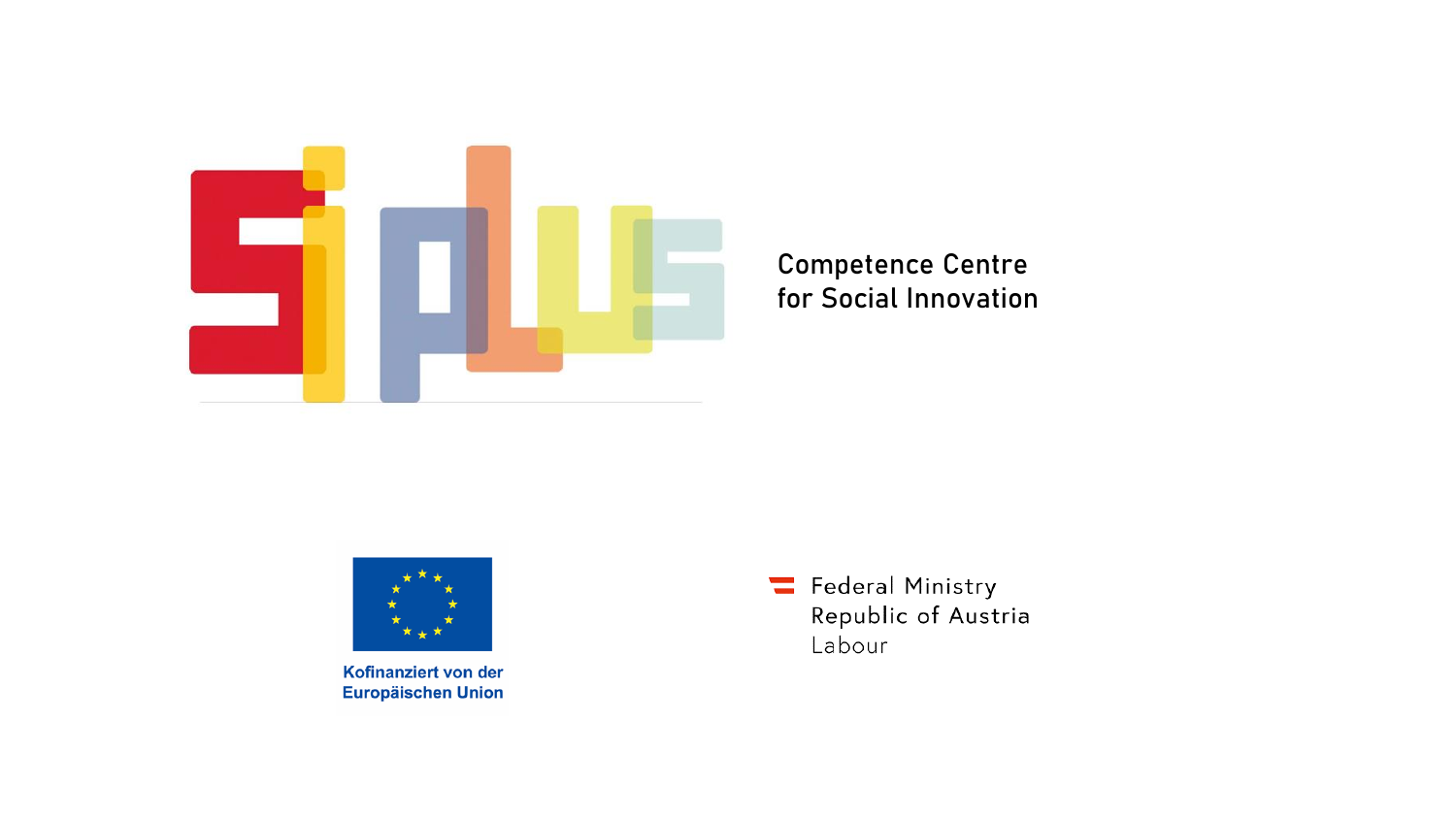## **Key Facts**

- **SI PLUS – Competence Centre for Social Innovation**
- **Duration:** May 2021 to April 2023
- Partners in Austria: arbeit plus and L&R Social Research
- **Transnational Partners:** ESF MA Slovakia, IFKA Hungary, SDA Bulgaria as well as ENSIE and ESF MA Baden-Württemberg, Croatia und Slovenia (as associated partners)
- SI PLUS one of 6 transnational projects across EU-Member States

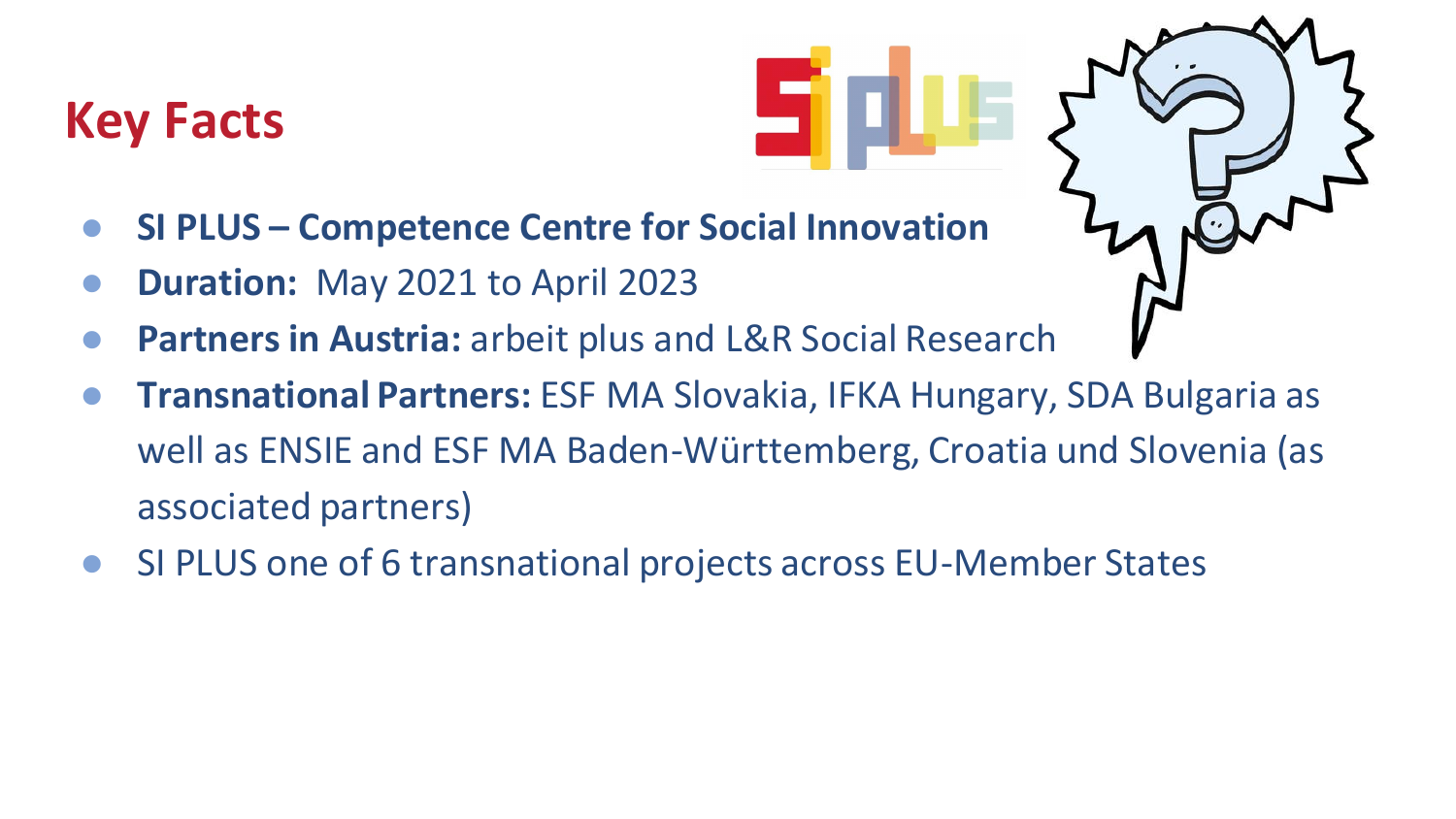# **Our Targets**



- Capacity-building including raising awareness of the social innovation concept and developing tools and methods to achieve and scale-up impact.
- Networking, synergies and resources:
	- Collaboration between public, private and third sector organisations, academia, etc.
	- Synergies between different EU funding schemes
- Transnational exchange
	- Sharing knowledge: what does/does not work?
	- Beyond sharing: cooperating in joint endeavours, active mentoring and partnerships.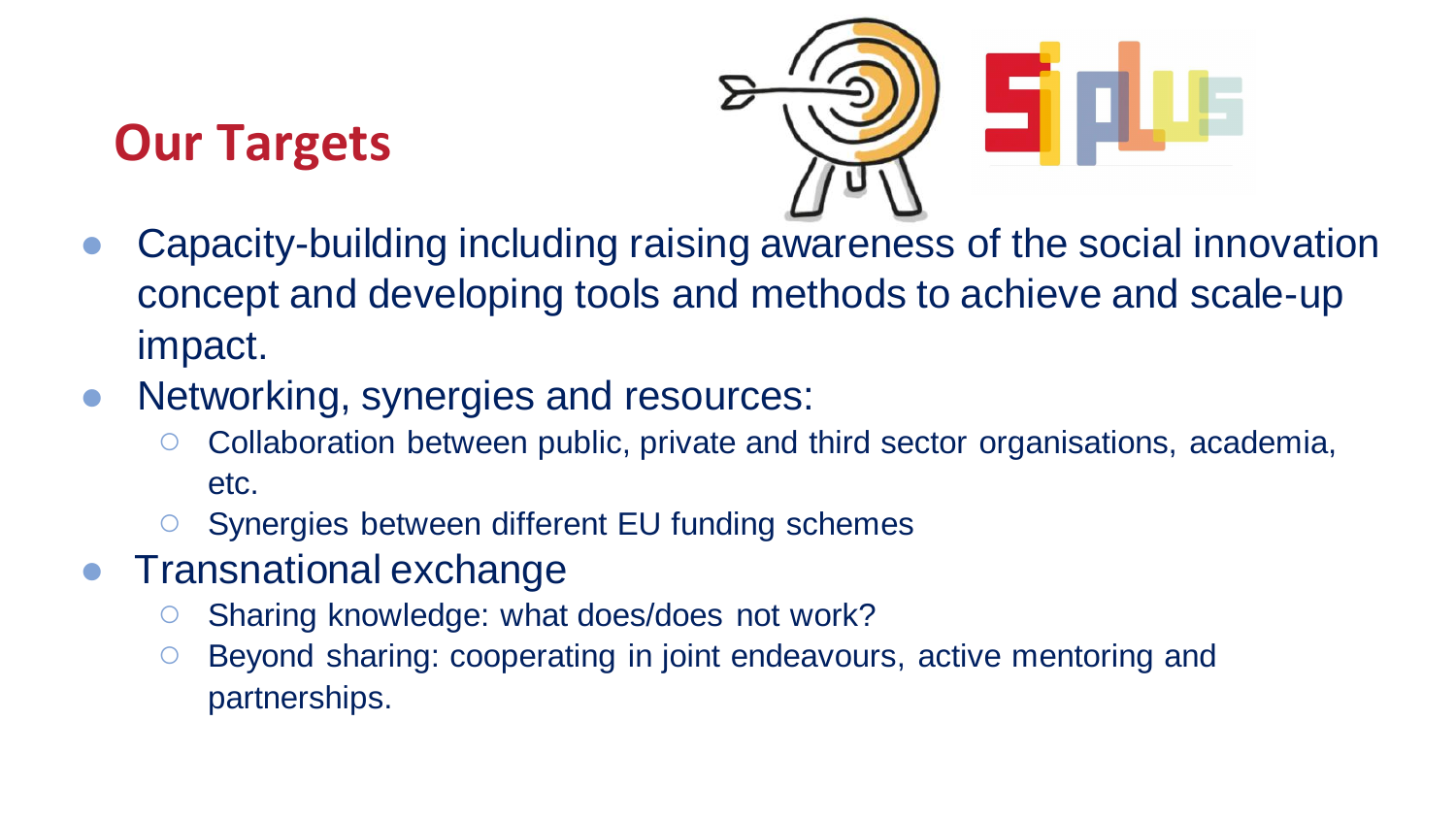## **Transnational Activities**



- SI PLUS will foster peer learning at partner level through 'twinning projects', development of joint action plans, meetings, staff exchanges and a transnational online platform to exchange good practices.
- It will establish three thematic networks and hold workshops with social innovation promoters, academics and practitioners to assess each country's social innovation context.
- SI PLUS will replicate and test one or two social innovation projects from Austria and Hungary to assess their success.
- At EU level, it will exchange knowledge on best practices with other competence centres for social innovation